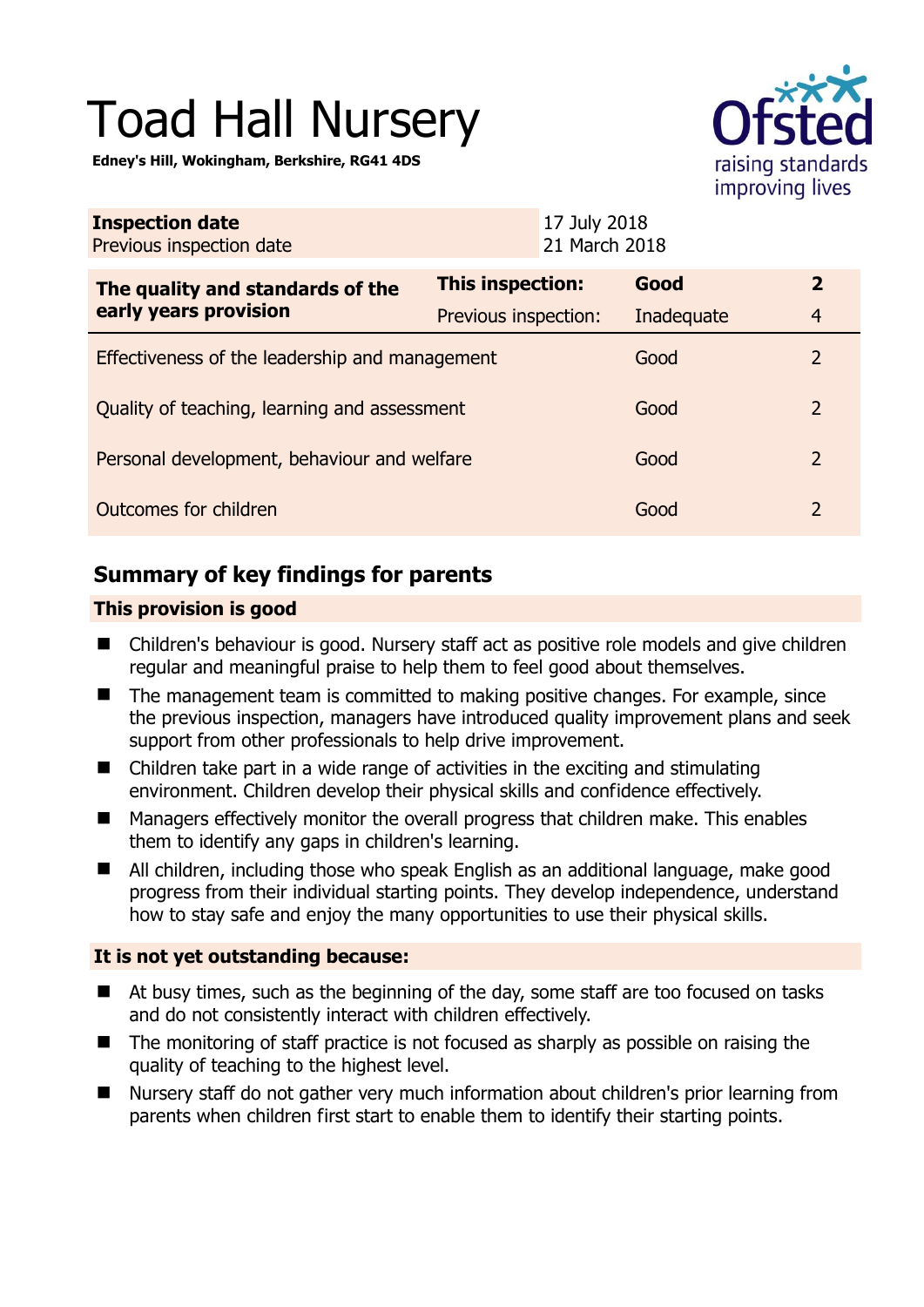# **What the setting needs to do to improve further**

#### **To further improve the quality of the early years provision the provider should:**

- $\blacksquare$  review and improve some elements of the daily routine tasks and busy periods, such as the beginning of the day
- enhance the processes for monitoring staff practice to continually raise the quality of teaching
- $\blacksquare$  gather more information about children's achievements and abilities from parents when children first start, to help plan for their learning from the outset.

## **Inspection activities**

- The inspectors observed the quality of teaching during activities indoors and outdoors, and assessed the impact this had on children's learning.
- The inspectors spoke with staff and parents during the inspection and took their views into consideration.
- The lead inspector completed a joint observation with the nursery manager and discussed how she supervises and coaches staff.
- $\blacksquare$  The inspectors held a meeting with the nursery managers. They looked at relevant documentation and evidence of the suitability of staff working in the nursery.
- $\blacksquare$  The inspectors spoke to staff throughout the inspection, to help establish their understanding of how to safeguard children and how to assess their learning.

# **Inspector**

Ingrid Howell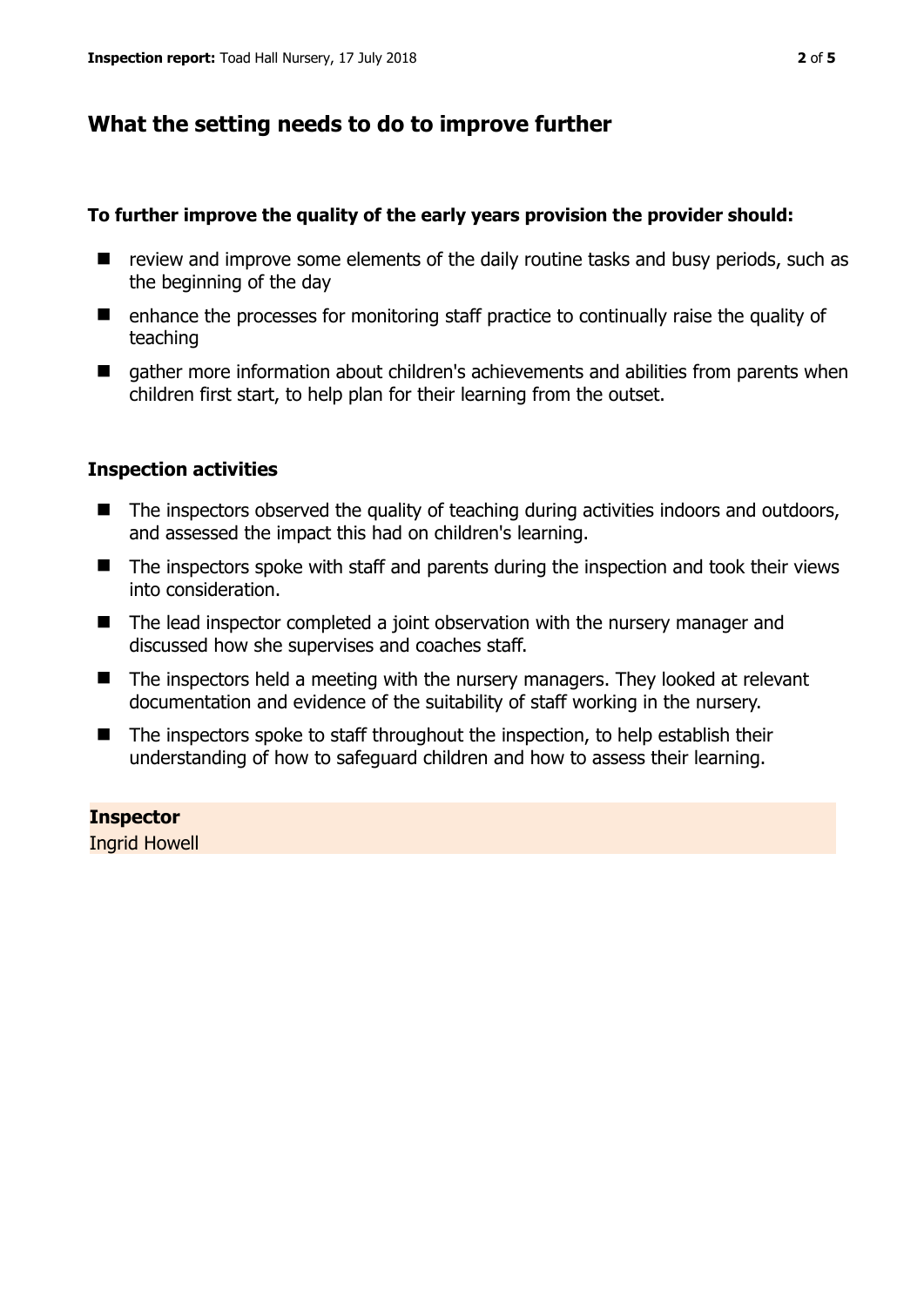## **Inspection findings**

#### **Effectiveness of the leadership and management is good**

Since the last inspection, the management team has been very proactive in making positive changes, and has made significant improvements to benefit the children. Arrangements for safeguarding are effective. Managers and staff are confident about the action to take if they have any concerns about the safety or welfare of a child in their care. Managers follow safe recruitment and vetting procedures, to ensure that staff working within the setting are suitable. Staff supervise children well and managers ensure that they deploy staff effectively. Recent training has helped all staff to be fully aware of their responsibility in keeping children safe, including the procedures to follow in the event of a child sustaining an injury while at the setting. Overall, partnerships with parents are good. Parents are provided with good opportunities to be involved in children's learning. They speak highly about how the children are becoming increasingly self-assured and ready for the next stage in learning, including school.

#### **Quality of teaching, learning and assessment is good**

Young children enjoy a range of sensory experiences. For instance, they explore textures and enjoy joining in with dancing and singing along to favourite songs and rhymes. Staff use children's individual interests to extend their communication skills, such as asking them to identify and describe the different textures of materials. Children of all ages receive good opportunities to develop their early literacy skills. For example, they show an interest in books and enjoy listening to stories. Pre-school children predict what might happen next.

#### **Personal development, behaviour and welfare are good**

The key-person system is effective. Staff form positive relationships with children and help them to feel safe and secure. Children's health and well-being are significantly enhanced through robust hygiene practices, healthy eating and regular exercise. Children of all ages develop good balance and coordination. For example, babies confidently pull themselves to standing and older children demonstrate good skills when using challenging climbing equipment. Children show good levels of respect and tolerance for others. Nursery staff use positive strategies to manage children's behaviour. For instance, they have clear rules such as children using their 'listening ears' and 'closed lips' when others are talking to them.

#### **Outcomes for children are good**

Children develop the skills they need for their next stage in learning, including school. For example, they confidently complete simple tasks and have a good understanding of how to keep themselves safe. They are aware of behavioural expectations, and are happy, confident and show a strong drive to learn. Children follow instructions and enjoy recalling their experiences and past events. They count reliably and demonstrate confidence in speaking and listening. They recognise familiar words, such as their names, and use a range of writing and drawing materials to develop their early writing skills.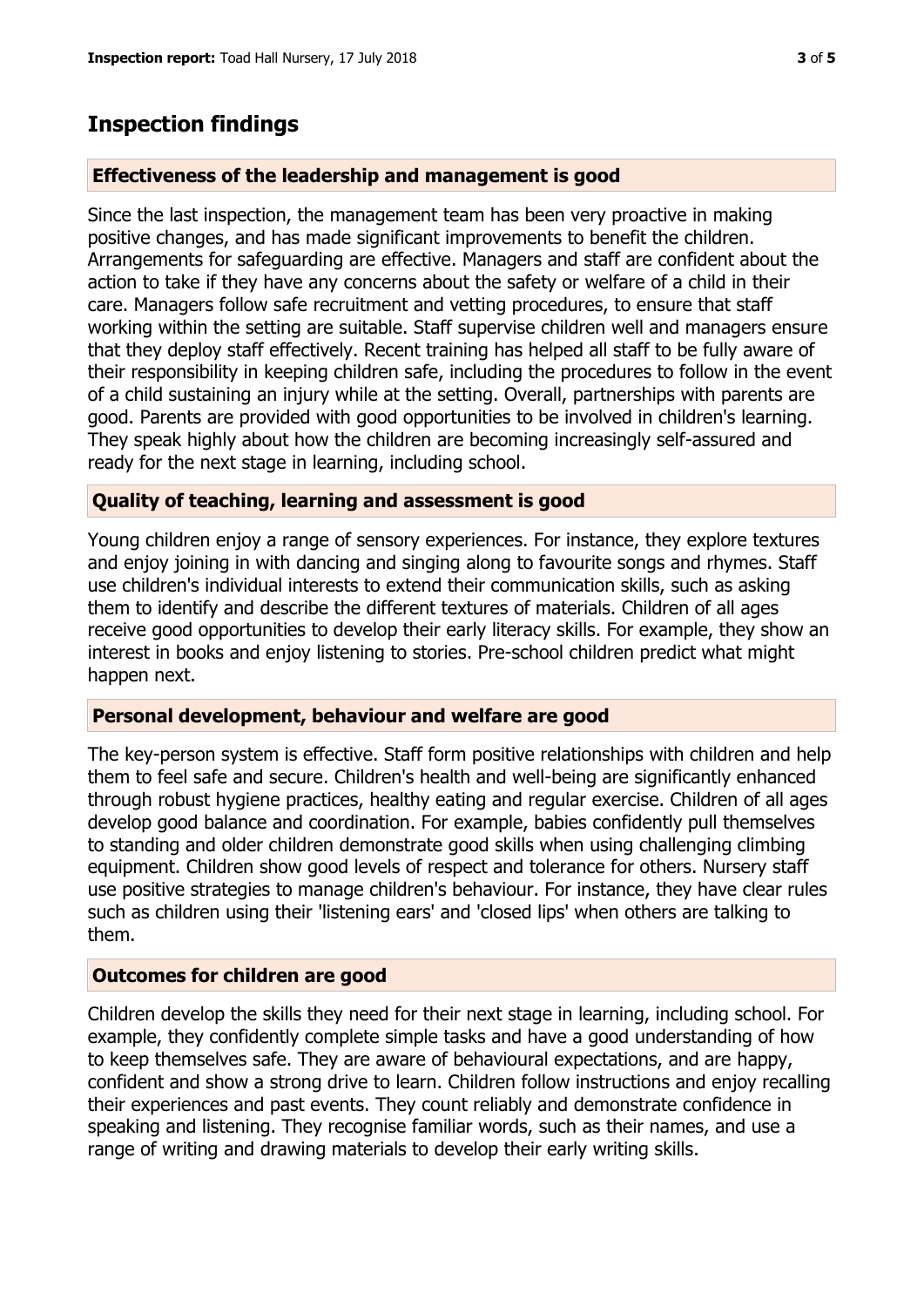# **Setting details**

| Unique reference number                             | 148628                                                                               |  |
|-----------------------------------------------------|--------------------------------------------------------------------------------------|--|
| <b>Local authority</b>                              | Wokingham                                                                            |  |
| <b>Inspection number</b>                            | 1141405                                                                              |  |
| <b>Type of provision</b>                            | Full-time provision                                                                  |  |
| Day care type                                       | Childcare - Non-Domestic                                                             |  |
| <b>Registers</b>                                    | Early Years Register, Compulsory Childcare<br>Register, Voluntary Childcare Register |  |
| Age range of children                               | $0 - 4$                                                                              |  |
| <b>Total number of places</b>                       | 107                                                                                  |  |
| Number of children on roll                          | 169                                                                                  |  |
| Name of registered person                           | <b>Toad Hall Nursery Limited</b>                                                     |  |
| <b>Registered person unique</b><br>reference number | RP558430                                                                             |  |
| <b>Date of previous inspection</b>                  | 21 March 2018                                                                        |  |
| <b>Telephone number</b>                             | 0118 9776200                                                                         |  |

Toad Hall Nursery registered in January 1995 and is privately owned. It is situated in Wokingham, Berkshire. The nursery opens five days a week, all year round, with the exception of bank holidays and the Christmas period. It is open from 8am until 6pm. The nursery receives funding for the provision of free early education for children aged two, three and four years. There are currently 30 staff who work with the children, 24 of whom hold relevant early years qualifications.

This inspection was carried out by Ofsted under sections 49 and 50 of the Childcare Act 2006 on the quality and standards of provision that is registered on the Early Years Register. The registered person must ensure that this provision complies with the statutory framework for children's learning, development and care, known as the early years foundation stage.

Any complaints about the inspection or the report should be made following the procedures set out in the guidance 'Complaints procedure: raising concerns and making complaints about Ofsted', which is available from Ofsted's website: www.gov.uk/government/organisations/ofsted. If you would like Ofsted to send you a copy of the guidance, please telephone 0300 123 4234, or email enquiries@ofsted.gov.uk.